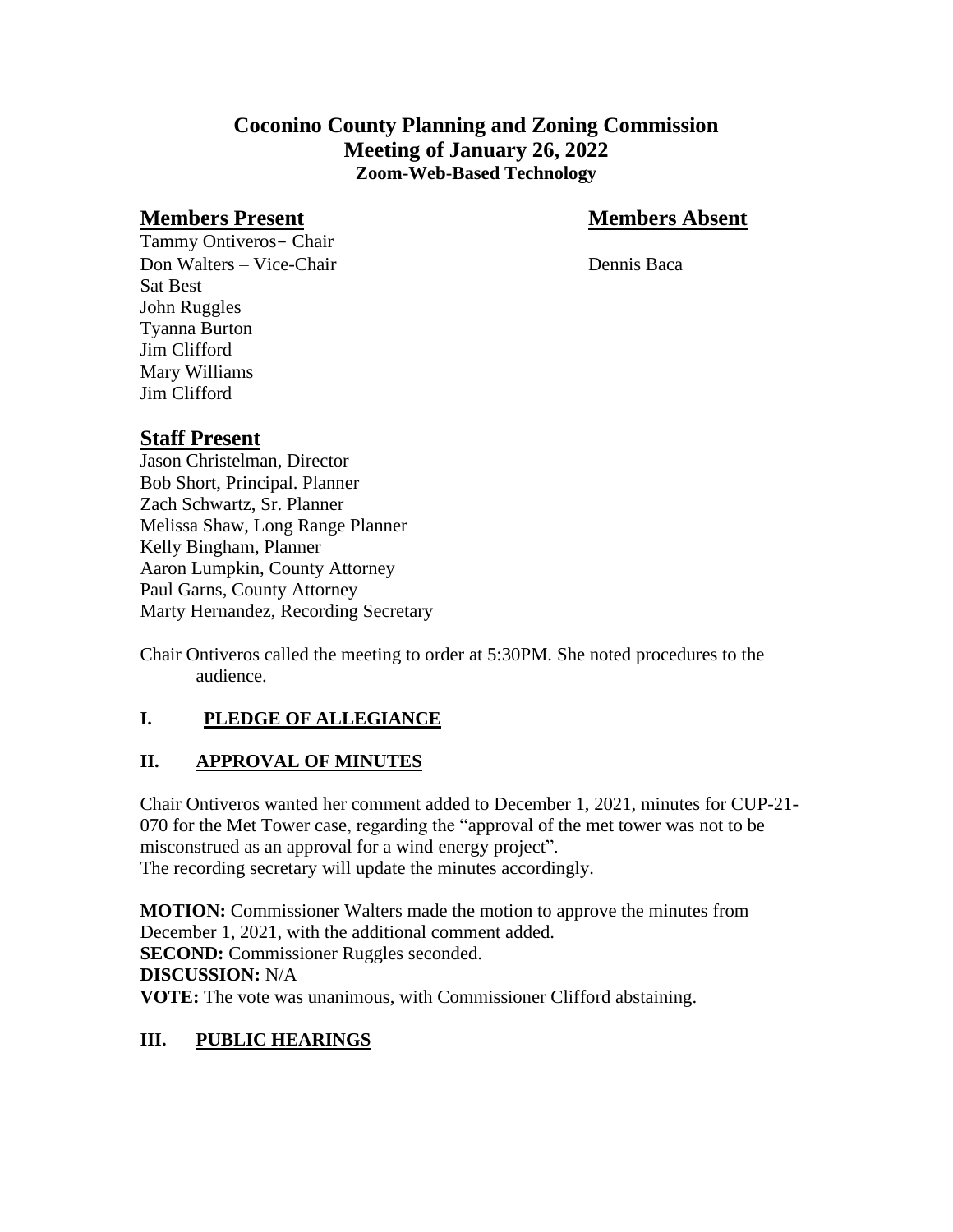1. Resolution No. 2022-001. Update to the Commission Operating Rules and Regulations to address meetings held using web-based technology.

**STAFF:** Mr. Short summarized the staff report. Mr. Short showed updated changes on the document from when it was sent to the Commissioners for review.

**MOTION:** Commissioner Walters made a motion to approve Resolution No. 2022-001 with the updates.

**SECOND:** Commissioner Ruggles seconded.

**DISCUSSION:** NA

**VOTE:** The motion passed unanimously.

2. Case No. SUB-21-030: A request for a Preliminary Subdivision Plat Amendment to remove Condition 6 requiring annexation into the Summit Fire District from the conditions of approval of the 22-lot Tall Tales Ranch subdivision (SUB-20-008) located on a 111.02-acre parcel in the AR-5 (Agricultural Residential, five-acre minimum parcel size) Zone. The subject property is located on Tall Tales Ranch Road one mile west of the N Cosnino Road interchange on Interstate 40 and is also identified as Assessor's Parcel Number 117-01-001C. Property Owner: 7486 Star House, LLC, Flagstaff, Arizona

Applicant: Civil Engineering and Design, Flagstaff, Arizona

Representative: Ian Braun, Flagstaff, Arizona

County Supervisor District: 4 (Judy Begay)

**STAFF:** Mr. Short gave a PowerPoint presentation and summarized the staff report. Commissioner Best asked in the proposed changed if EMS was included or should it be added.

Mr. Short explained if they created their own fire district then possibly, but they could add the EMS stipulation. If they create their own fire district, then they could contract with Summit Fire for services.

Commissioner Best stated one of the Conditions talked about Public Health. EMS is an expensive service and should be added. He thought this was uncharted territory for the Commission.

Commissioner Best asked who was responsible for ingress, egress, thinning, etc. during the fire season.

Mr. Short said under the CC&Rs they must have a Firewise plan. Trees are very sparse. Commissioner Walters stated the trees were very thin in the area.

Commissioner Walters said fire and EMS were separate services and should not be included. EMS is already provided.

**APPLICANT:** Lindsay Schube of Gammage and Burnham Law, 40 N Central, Phoenix, AZ, stated the applicant had originally agreed to annex into the Summit Fire District but was not able to. The CC&Rs were in place to ensure the neighbors have fire service.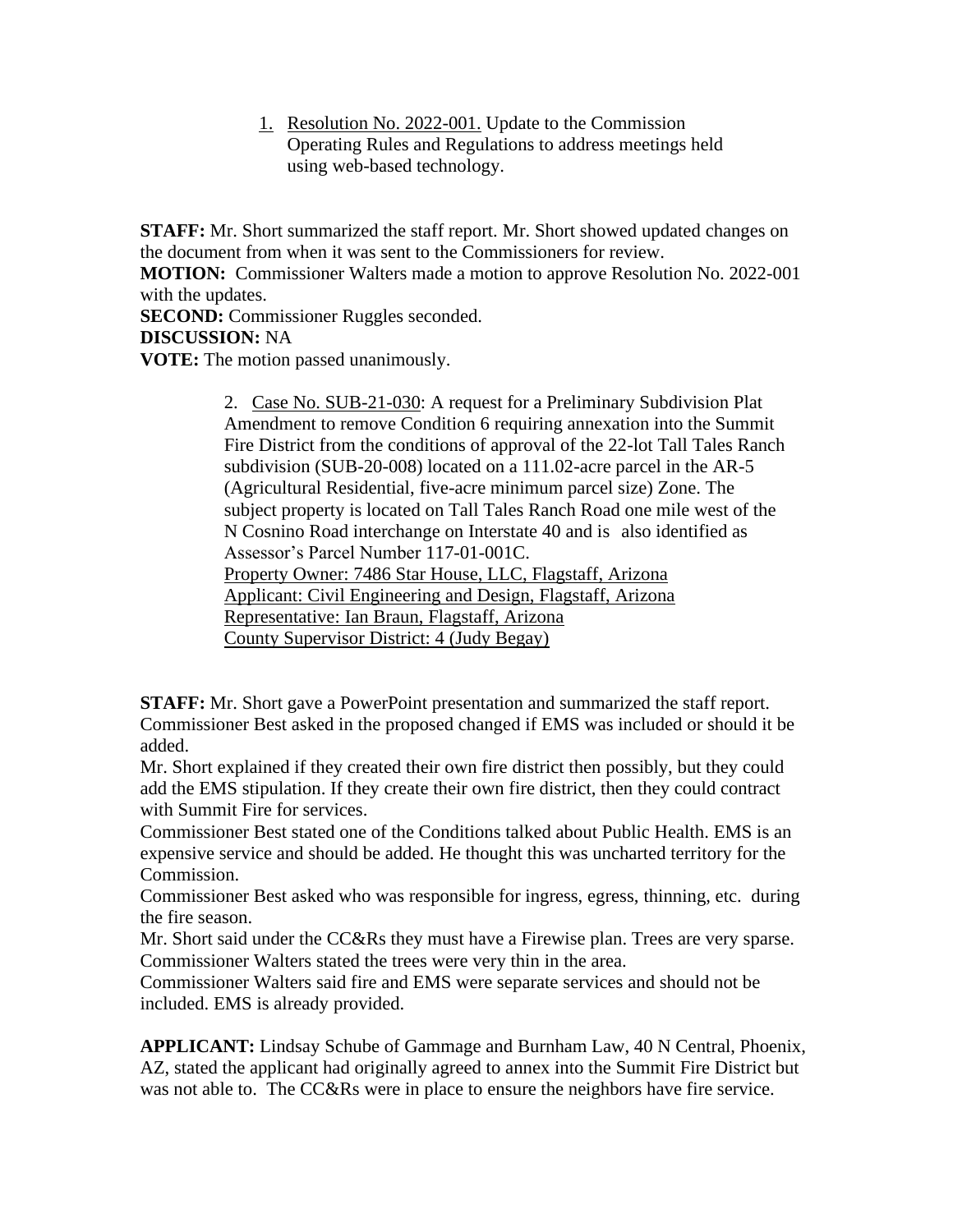EMS should be left out as this is a separate service. She thought with the way it was written would cover the protection needed.

Commissioner Best stated one Condition says the design of the subdivision will not present serious health problems. If 911 was dialed, who shows up for EMS? Chair Ontiveros asked legal to weigh in.

Aaron Lumpkin, County Attorney, had not run into this question and would have to do research.

Mr. Short stated you should not need a contract with EMS. Guardian would be the responder for EMS. Commission is trying to add conditions that were not in the original Conditions. Summit Fire does have EMS services.

Ms. Schube stated this property was close to EMS. EMS has relations with fire service. Commissioner Clifford responded that Summit Fire is now Summit Fire and Medical Services.

Chair Ontiveros was satisfied that there would be someone to respond to an emergency. Mr. Best wanted to make sure Summit Fire would respond if someone called 911.

Mr. Short said there was a station on Townsend-Winona and Cosnino Road.

Mr. Best was satisfied that services would be provided.

Vice-Chair Walters said this was two different services. Fire service for property is a subscription, but EMS is a provided service.

Mr. Christelman stated EMS and fire will respond. If you are not subscription based for fire service, then you will be billed.

#### **PUBLIC:** NA

**COMMISSION:** NA

**MOTION:** Commissioner Walters made a motion to recommend approval of SUB-21- 030 to the Board of Supervisors.

**SECOND:** Commissioner Williams seconded.

#### **DISCUSSION:** NA

**VOTE:** The motion passed unanimously.

3. Case No. DRO-21-014: A request for a Design Review for 31 rental cabins (hotel/motel and resort) and a general store (retail store) on three parcels totaling 4.52 acres in the CG-10,000 (Commercial General, 10,000 sq. ft. minimum parcel size) Zone. The subject properties are located on N Fort Valley Road, north of Quintana Drive and the Flagstaff city boundary and are identified as Assessor's Parcel Numbers 110-14-019A, 110-14- 019C and 111-01-010F. Property Owner: Quintana Investors, LLC, Flagstaff, Arizona Applicant: Christine Laguna of Civil Design and Engineering, Flagstaff, Arizona

County Supervisor District: 1 (Patrice Horstman)

**STAFF:** Mr. Short gave a PowerPoint presentation and summarized the staff report. Commissioner Ruggles had talked with Mr. Short regarding the lighting. He wanted to add "narrow spectrum" to Condition 5 but would amend during Commission discussion.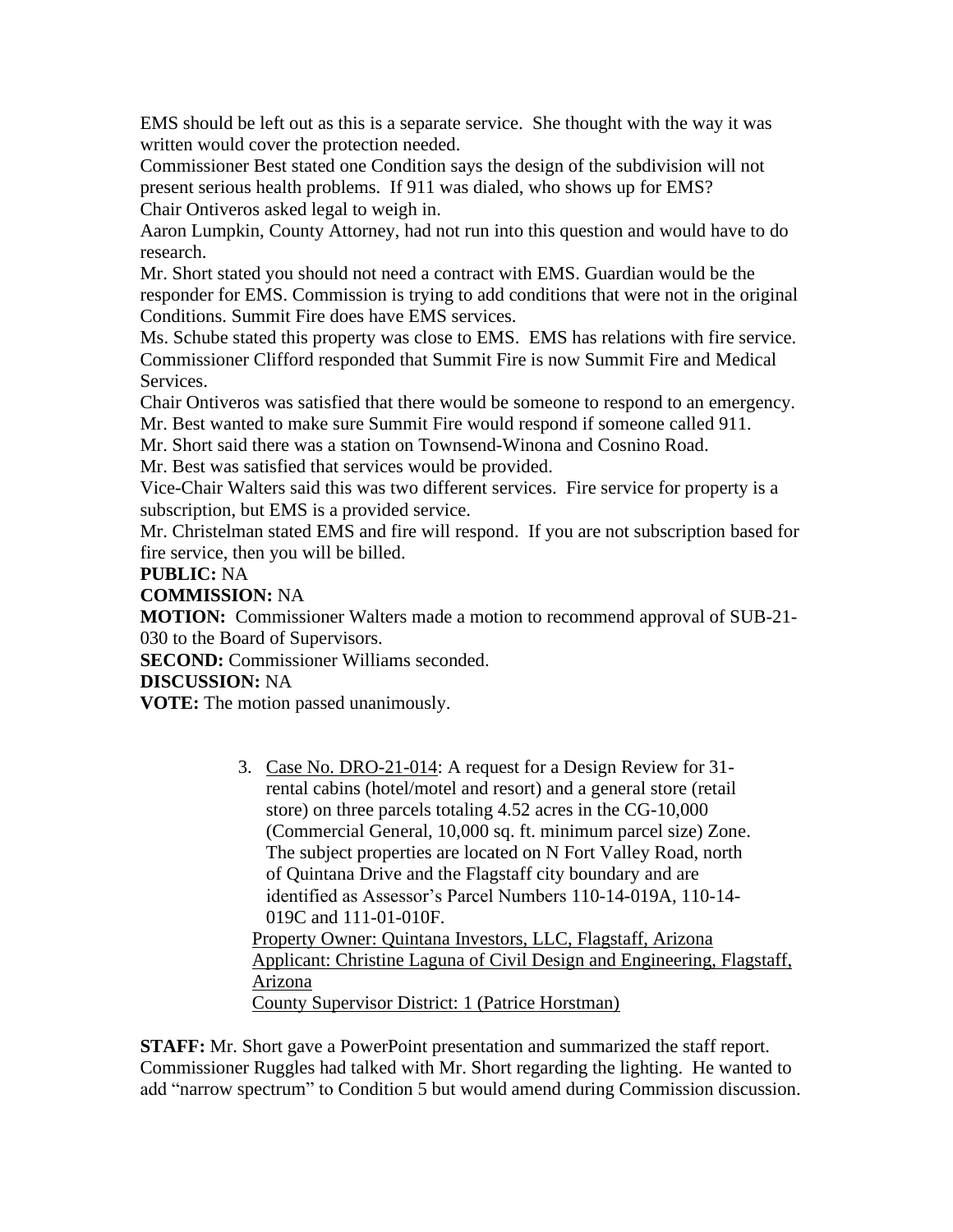Commissioner Best was interested in the berm since this was a gateway to Flagstaff. He wanted to know if the fence was inside or outside of the berm.

Mr. Short stated it would be outside of the berm then landscaping that would flow onto the berm. He also noted the fence would be first, then ten feet of landscaping that would flow on and off the berm.

Commissioner Best thought the berm would help with screening. He would work on wording for Condition 8 regarding this.

**APPLICANT:** Danny Watson, 1955 W Baseline Rd, Mesa, AZ, had read the staff report and agreed with the conditions.

**PUBLIC:** Brian Herzog, 2912 N Creekside Drive, Flagstaff, AZ, was the HOA president for Coyote Springs. He wanted to address the fencing in the area as transits cross the area. He wanted to see the entire property fenced with a high fence to keep people from wandering onto private property.

Starla David, 3500 N Lost Creek Trail, Flagstaff, AZ, thought with this as a gateway to Flagstaff, the design looked like storage units and wanted more earth tone colors. She wanted a reduction of units. She was wondering about animals in the area with the detention basin and the water features. Without proper fencing it may not keep them out of those areas.

Mike Mitchell, 3305 Granite Ridge, Flagstaff, AZ was wondering if the cabin porches would be facing the common area or toward his property.

Chair Ontiveros asked if this was part of the design review.

Mr. Short thought it was not so far off topic that it could not be answered.

Mr. Christelman stated site orientation was not part of the design review, but the question could be answered.

Mr. Lumpkin said the orientation of the cabin was not part of the design review and should be kept off the record.

Mrs. Mitchell wanted to see a good size fence between properties, as Mr. Herzog had mentioned.

Kenton Harman, 3355 Granite Ridge, Flagstaff, AZ, was adjacent to the property, he felt the documents were incomplete. He felt the design did not show a design of any fence barrier. The design did not include fire suppressant storage, fire resistant materials, fire hydrants, or emergency vehicle access.

Chair Ontiveros asked Mr. Short if these comments were relevant to design review. Mr. Short thought this was not for the Commission to look at that. This was not in the scope of this hearing.

Chair Ontiveros went back to Mr. Harman to let him know those comments were out of the design review purview. He had no further comments.

Les Butters, 3515 N Lost Creek Tr, Flagstaff, AZ, agreed with several items discussed. His belief that guests would have over-sized vehicles; how would they be accommodated. How does that affect the design?

Chair stated traffic could not be considered. The site plan addressed adequate parking. Mr. Butters asked about space between the units not traffic on the road.

Mr. Short said the parking plan was addressed in the ordinance and was approved.

**COMMISSION:** Commissioners Clifford, Walters, and Burton thought it would be a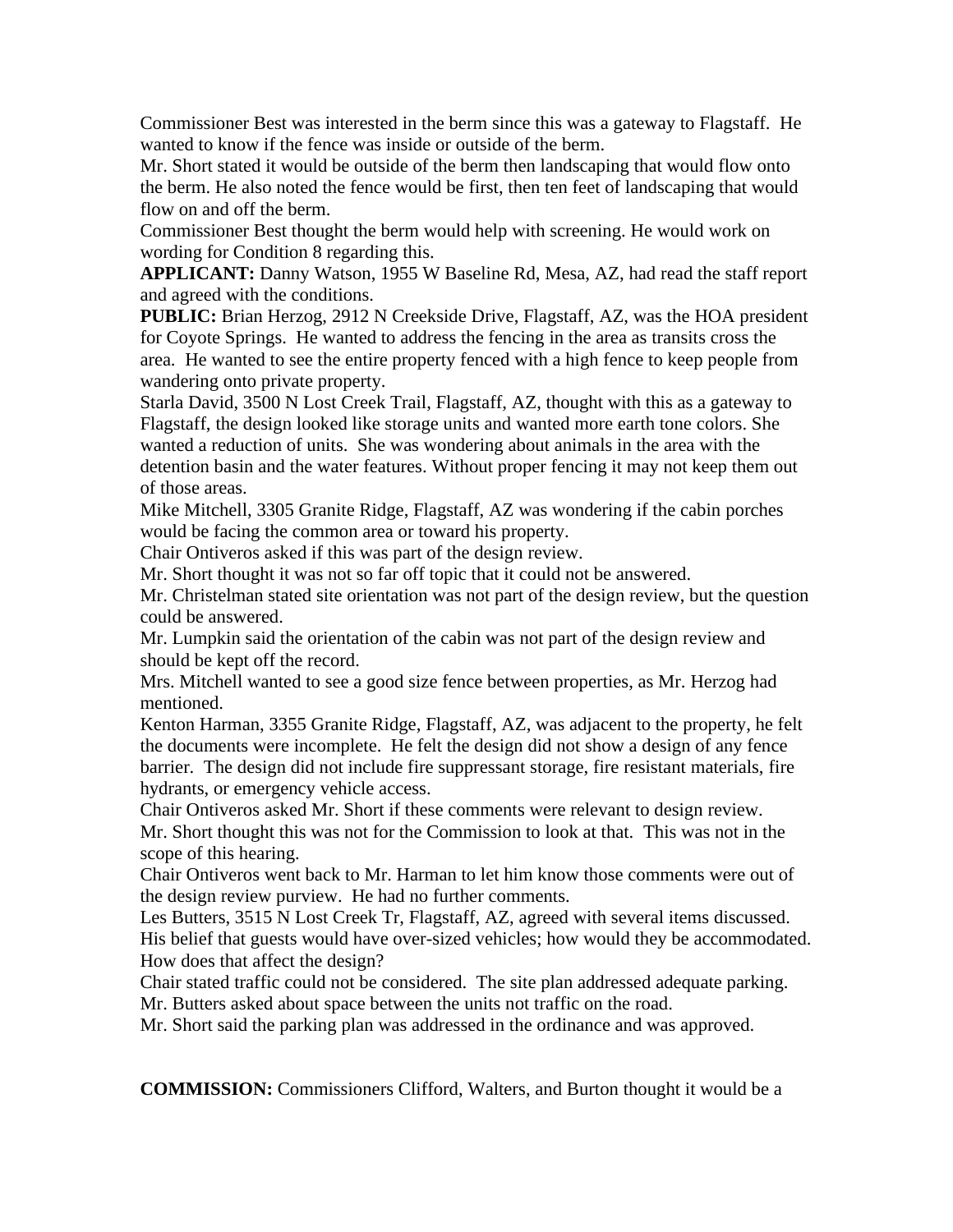good project.

Commissioner Williams asked if there would be a fence on the north side. She felt people would wander into the woods. Wildlife would walk right into the water features and cabins. From a wildlife and trespassing perspective, she thought a fence was needed on the north side.

Chair Ontiveros said wildlife could not be addressed, but fencing could be addressed. Commissioner Best was disappointed in the design as it didn't fit in the area. The cabins looked like storage units. He asked the applicant to take a look around the area. He changed Condition 8 to read "*…with primarily evergreen trees planted on top of the berm."*

He wanted to propose Condition 10 regarding signage to help mitigate offsite impacts as approved by staff. He hoped staff would sit down with the applicant to review appropriate signage.

Commissioner Best wanted to see a fence all the way around the project.

In regard to fencing, Commissioner Clifford though modifying Condition 7 would be a better idea than adding another condition regarding fencing.

Mr. Short added *"…and north…"* to Condition 7.

Commissioner Best thought the fencing should be able to keep wildlife out of the property. This was a wildlife corridor.

Everyone reviewed Condition 8… "*primarily evergreen trees planted on top of the berm. The highway side of the berm shall be planted with native grasses and plants and shall not be covered with gravel. The applicant shall develop an invasive weed plan approved by staff."*

Chair Ontiveros asked if the signage condition was appropriate to the DRO. Mr. Short said it was not related to the DRO guidelines.

Mr. Lumpkin agreed with Mr. Short that this does not pertain to DRO and should be a Condition in a CUP.

Condition 10 was removed.

Commissioner Best asked if the applicant could put up a sign stating private property on the other side of fence.

Mr. Short said with a DRO staff can approve certain items (signs, lighting, etc.) without coming back to Commission.

Chair Ontiveros reviewed Condition 7.

Mr. Short stated with the design guidelines there are certain requirements the applicant must make in the Zoning Ordinance. The north side of the property, the applicant was not proposing fencing as it was not required in the zoning ordinance. Fencing was not required between two commercial properties. It seemed this was additional type of fencing that was being required that was not really part of the design guidelines.

Mr. Lumpkin stated this cannot be required in a DRO. This was outside the scope of the Commission in a DRO case.

The verbiage was removed from Condition 7 and returned to the original wording. Commissioner Williams asked if there was any place later that this fence could be addressed and or required.

Chair Ontiveros stated this was out of the bounds of the Commission tonight. Chair Ontiveros asked Mr. Short to review Condition 5 for the correct wording. Commissioner Ruggles stated it was correct.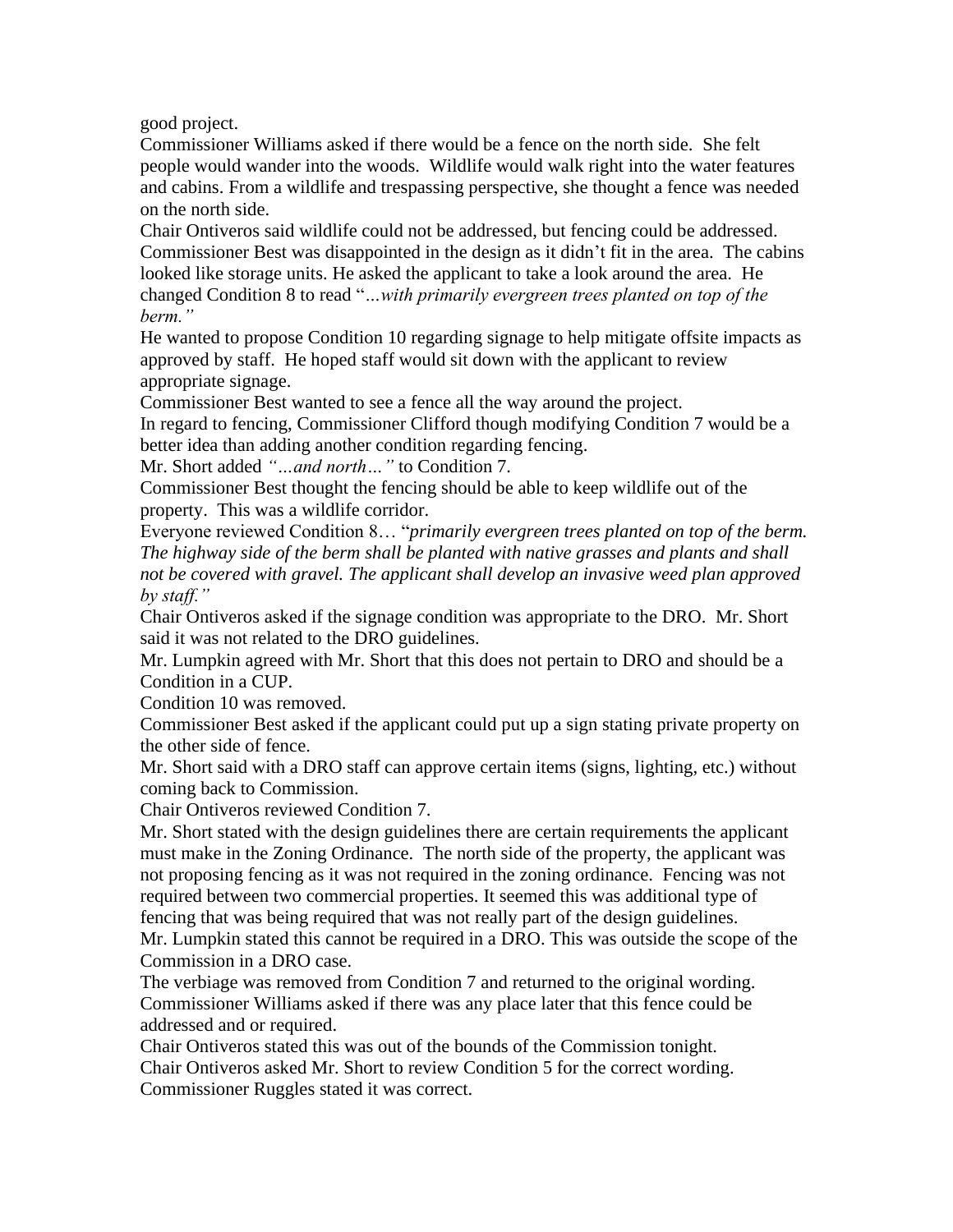Commissioner Ruggles understood and agreed with the discussion regarding fencing but was satisfied after hearing from Chair Ontiveros, Mr. Short, and legal counsel. Commissioner Ruggles said the siding color does increase contrast with the background color. He thought the berm and landscaping would mitigate that, especially since the buildings were not that tall. The roof will help mitigate some of the contrasts, as well. Commissioner Ontiveros wanted the Commissioners to know that the scope of discussion was very narrow and understood their concerns. She asked that everyone understand how she had to lead the discussion.

**MOTION:** Commissioner Ruggles made a motion to DRO-21-014 with the recommended Conditions as modified. **SECOND:** Commissioner Clifford seconded. **DISCUSSION:** NA **VOTE:** The motion passed unanimously.

> 4. Case No. CUP-21-077: A request for a Conditional Use Permit to use a recreational vehicle (RV) as a permanent residence on a 1.05-acre parcel in the AR (Agricultural Residential, 1-acre minimum parcel size) Zone. The subject property is located at 2229 Picacho Way in Grand Canyon Junction (Valle) and is identified as Assessor's Parcel Number 501-34-049. Property Owner/Applicant: Sucha and Jaswinder Virdi, Bellevue, Washington County Supervisor District: 1 (Patrice Horstman)

**STAFF:** Mr. Short gave a PowerPoint presentation and summarized the staff report. **APPLICANT:** Sucha Virdi, 3400 161 Place, Bellevue, Washington, had read the staff report and agreed with the Conditions.

**PUBLIC:** David Bennet, 150 Wilson Street, Pennsylvania, stated it would be in the best interest of the development not have temporary buildings or RVs without permanent features. He asked that the Commission look at the area and give it a site of permanency. It seems to be scattered and unplanned.

**COMMISSION:** Commissioner Clifford, Walters, Burton, Williams, Best, and Ruggles, could make the findings. Commissioner Ruggles said there was a 5-year time frame which would give people latitude down the road to look at the project and go from there on decisions.

Chair Ontiveros could also make the findings.

**MOTION:** Commissioner Williams made a motion to approve CUP-21-077 with the recommended Conditions.

**SECOND:** Commissioner Walters seconded.

**DISCUSSION:** NA

**VOTE:** The motion passed unanimously.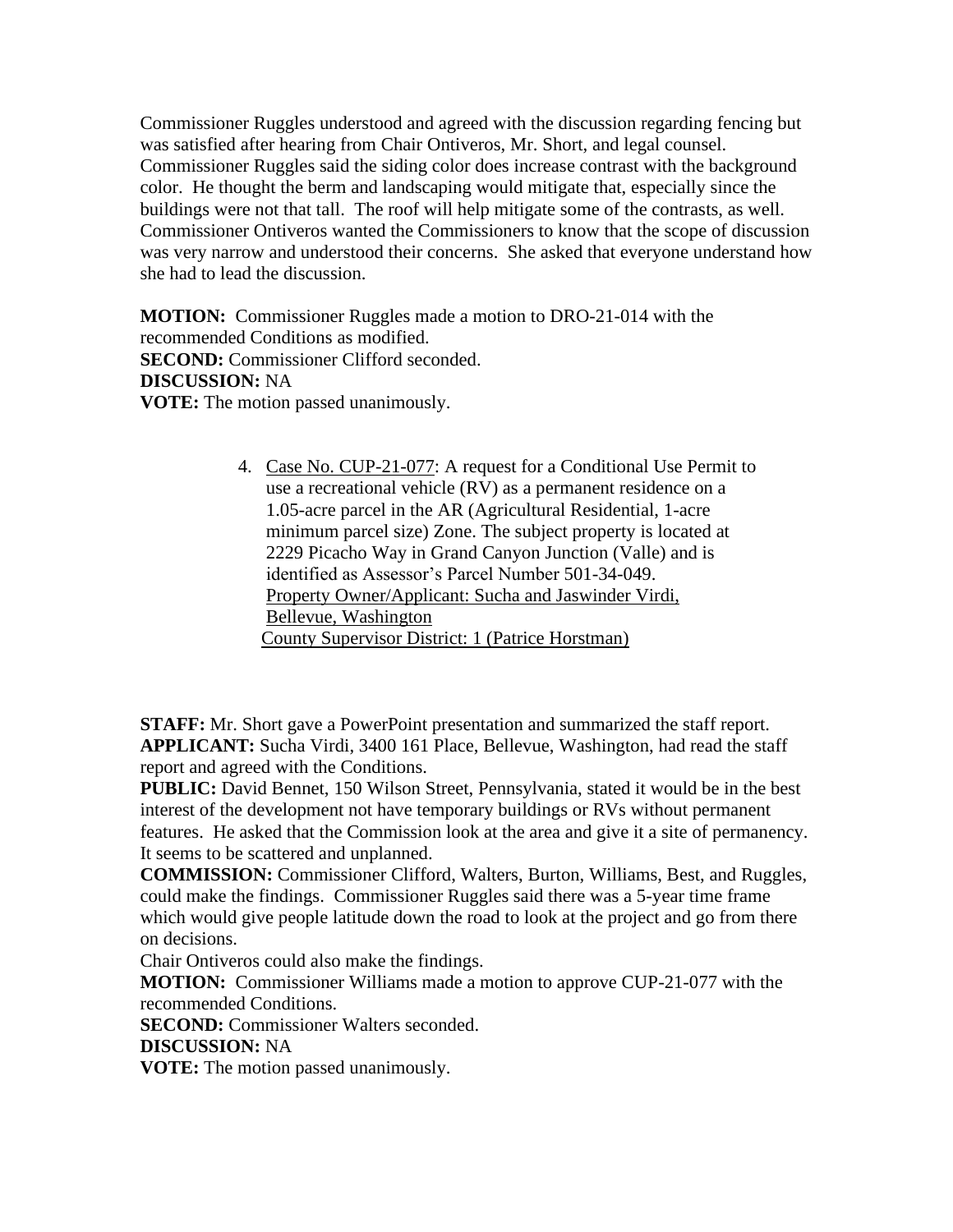Chair Ontiveros apologized as she had skipped over DRO-21-013, as it was on the agenda before the CUP-21-077.

> 5. Case No. DRO-21-013: A request for a Design Review for an 84-space recreational vehicle (RV) park and 238 RV storage spaces, to later be converted into 68 RV park spaces, with a general store, cart barn and other supporting uses on two parcels totaling 20.37 acres in the PC (Planned Community) Zone where CH-10,000 (Commercial Heavy, 10,000 sq. ft. minimum parcel size) standards have been applied. The subject properties are located at 13130 and 13450 W Brannigan Park Road in Bellemont and are identified as Assessor's Parcel Numbers 203- 40-007C and 7D. Property Owner: North Winds Commerce Center, LLC, Phoenix, Arizona

Applicant: Shephard-Wesnitzer, Inc. Flagstaff, Arizona County Supervisor District: 3 (Matt Ryan)

**STAFF:** Mr. Schwartz gave a PowerPoint presentation and summarized the staff report. Commissioner Ruggles looked at the lighting plan questioning the unshielded lighting and would ask questions later.

**APPLICANT:** Scott Roberts, 9814 E Legacy Lane, Scottsdale, AZ, owner, and developer of Village Camp, had read the staff read and agreed with the Conditions. Commissioner Ruggles said low pressure sodium lighting was no longer available, and the replacement would be narrow spectrum amber lighting.

Mr. Roberts said there would not be a problem with changing out the lighting. **PUBLIC:** NA

**COMMISSION:** Commissioner Clifford did not have any issues as it followed the Bellemont Area Plan.

Commissioners Walters, Burton, Williams, and Best, could make the findings as well. Commissioner Ruggles wanted to modify Condition 5 to say "*fully-shielded narrow spectrum amber.*" and strike the second sentence. He could make the findings.

Chair Ontiveros agreed with the modification and agreed with the other Commissioners.

**MOTION:** Commissioner Walters made a motion to approve DRO-21-013 with the modified Conditions.

**SECOND:** Commissioner Ruggles seconded.

**DISCUSSION:** NA

**VOTE:** The motion passed unanimously.

## **IV. CALL TO PUBLIC FOR ITEMS NOT ON THE AGENDA**

No one from the public spoke.

Chair Ontiveros adjourned the hearing at 7:51 pm.